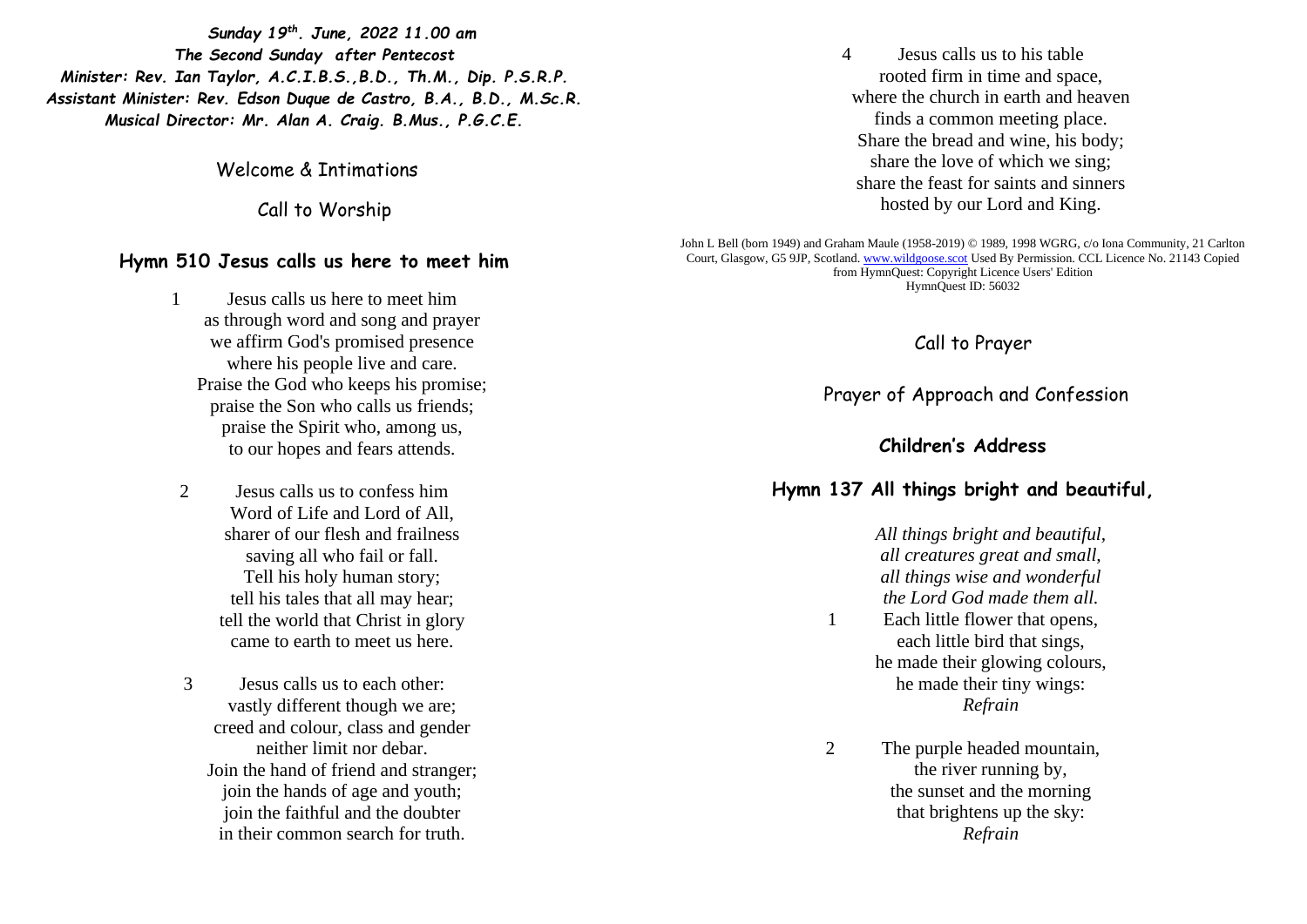3 The cold wind in the winter, the pleasant summer sun, the ripe fruits in the garden, he made them every one: *Refrain* 

4 He gave us eyes to see them, and lips that we might tell how great is God almighty, who has made all things well: *Refrain* 

Cecil Frances Alexander (née Humphreys) (1818-1895) Used By Permission. CCL Licence No. 21143 Copied from HymnQuest: Copyright Licence Users' Edition HymnQuest ID: 50375

1 Kings 19:1-4, 8-15a

### **Hymn 550 As the deer pants for the water,**

- 1 As the deer pants for the water, so my soul longs after You. You alone are my heart's desire and I long to worship You. *You alone are my strength, my shield, to You alone may my spirit yield. You alone are my heart's desire and I long to worship You.*
- 2 I want You more than gold or silver, only You can satisfy. You alone are the real joy-giver and the apple of my eye. *Chorus*

3 You're my Friend and You're my Brother, even though You are a king. I love You more than any other, so much more than anything. *Chorus* 

Martin Nystrom (born 1956) © 1983 Restoration Music Ltd/Sovereign Music UK, PO Box 356, Leighton Buzzard, LU7 3WP, UK. sovereignm@aol.com. Used by permission. CL Licence No. 21143 Copied from HymnQuest: Copyright Licence Users' Edition

HymnQuest ID: 64856

St. Luke 8:26-39

#### Sermon

The Offering (& Sung Doxology: Hymn 807)

Prayer of Intercession & The Lord's Prayer **Our Father which art in heaven, Hallowed be thy Name. Thy Kingdom come. Thy will be done in earth, as it is in heaven. Give us this day our daily bread. And forgive us our debts, as we forgive our debtors. And lead us not into temptation, but deliver us from evil: For thine is the Kingdom, and the power, and the glory, for ever. Amen.**

# **Hymn 710 "I have a dream," a man once said**

1 "I have a dream", a man once said, "where all is perfect peace; where men and women, black and white, stand hand in hand, and all unite in freedom and in love."